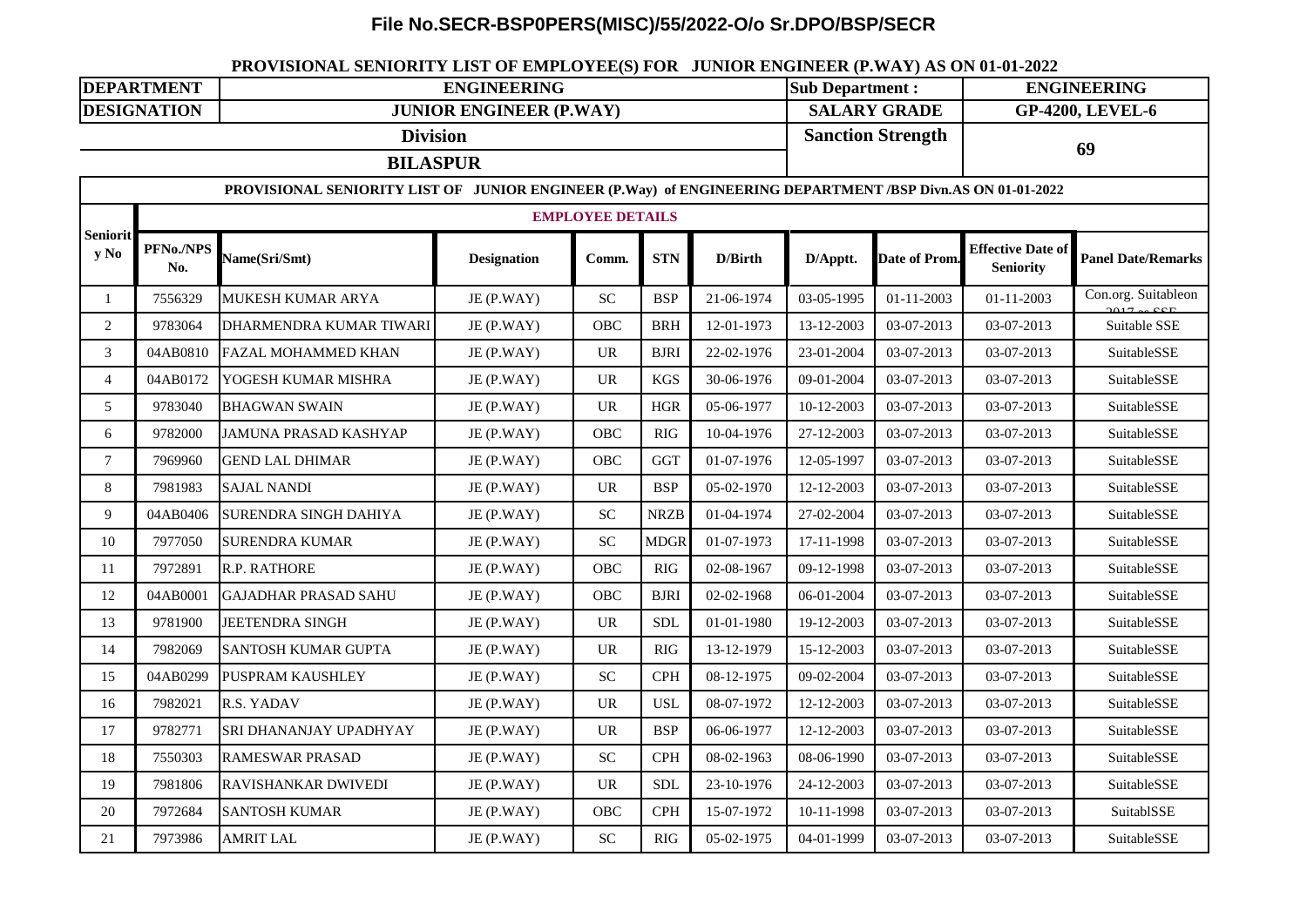## **File No.SECR-BSP0PERS(MISC)/55/2022-O/o Sr.DPO/BSP/SECR**

| 22 | 7975090  | DEENA NATH YADAV            | JE (P.WAY) | OBC                        | <b>BSP</b>  | 07-05-1965 | 09-12-1998 | 03-07-2013 | 03-07-2013 | SuitableSSE          |
|----|----------|-----------------------------|------------|----------------------------|-------------|------------|------------|------------|------------|----------------------|
| 23 | 04AB0490 | PRAMOD KUMAR YADAV          | JE (P.WAY) | OBC                        | <b>BSP</b>  | 16-03-1975 | 07-04-2004 | 03-07-2013 | 03-07-2013 |                      |
| 24 | 04AB0659 | VINOD KUMAR KANWAR          | JE (P.WAY) | ${\cal S}{\cal T}$         | <b>KHS</b>  | 10-01-1980 | 29-02-2004 | 03-07-2013 | 03-07-2013 | SuitableSSE          |
| 25 | 04AB0589 | <b>BIND RAM KAUSLEY</b>     | JE (P.WAY) | SC                         | <b>CPH</b>  | 15-07-1973 | 09-02-2004 | 03-07-2013 | 03-07-2013 |                      |
| 26 | 04AB0473 | <b>DANBHUSHAN TIRKEY</b>    | JE (P.WAY) | <b>ST</b>                  | <b>BRH</b>  | 03-04-1974 | 12-01-2004 | 03-07-2013 | 03-07-2013 |                      |
| 27 | 13AB0202 | KAUSHAL KUMAR SINHA         | JE(P.WAY)  | OBC                        | <b>UMR</b>  | 30-03-1977 | 01-03-2013 | 03-07-2013 | 03-07-2013 |                      |
| 28 | 13AB0203 | <b>BHARAT KUMAR SAHU</b>    | JE(P.WAY)  | <b>UR</b>                  | <b>SDL</b>  | 02-11-1981 | 01-03-2013 | 03-07-2013 | 03-07-2013 |                      |
| 29 | 13AB0201 | K. SUDHAKAR BABU            | JE (P.WAY) | <b>SC</b>                  | <b>BSP</b>  | 06-08-1982 | 01-03-2013 | 03-07-2013 | 03-07-2013 |                      |
| 30 | 13AB0204 | <b>SRIKANT VERMA</b>        | JE(P.WAY)  | OBC                        | <b>KRBA</b> | 15-03-1988 | 01-03-2013 | 03-07-2013 | 03-07-2013 |                      |
| 31 | 13AB0207 | <b>ABHIJIT DUTTA</b>        | JE (P.WAY) | <b>UR</b>                  | <b>BINR</b> | 13-04-1979 | 01-03-2013 | 03-07-2013 | 03-07-2013 |                      |
| 32 | 13AB0200 | <b>OMPRAKASH SAHU</b>       | JE (P.WAY) | OBC                        | <b>KRBA</b> | 13-08-1980 | 01-03-2013 | 03-07-2013 | 03-07-2013 |                      |
| 33 | 13AB0209 | SHAILENDRA SINGH            | JE(P.WAY)  | <b>UR</b>                  | <b>BUA</b>  | 20-07-1987 | 01-03-2013 | 03-07-2013 | 03-07-2013 |                      |
| 34 | 13AB0213 | PRANAV KUMAR CHOUDHARY      | JE (P.WAY) | <b>UR</b>                  | <b>BUA</b>  | 25-07-1988 | 01-03-2013 | 03-07-2013 | 03-07-2013 |                      |
| 35 | 13AB0212 | NARENDRA KUMAR SINGH        | JE (P.WAY) | OBC                        | <b>APR</b>  | 31-05-1984 | 01-03-2013 | 03-07-2013 | 03-07-2013 |                      |
| 36 | 13AB2891 | <b>GAJENDRA KUMAR</b>       | JE (P.WAY) | OBC                        | <b>CPH</b>  | 04-01-1989 | 11-09-2013 | 11-11-2014 | 11-11-2014 |                      |
| 37 | 13AB2895 | AJEET KUMAR JAYASWAL        | JE (P.WAY) | <b>OBC</b>                 | SDGM/       | 02-03-1993 | 11-09-2013 | 11-11-2014 | 11-11-2014 | <b>DRQ</b>           |
| 38 | 13AB2892 | <b>DEEPAK SWAIN</b>         | JE(P.WAY)  | ${\rm SC}$                 | <b>BSP</b>  | 18-04-1990 | 11-09-2013 | 11-11-2014 | 11-11-2014 | Cons./ORG            |
| 39 | 13AB2897 | <b>MAHENDRA GURU</b>        | JE (P.WAY) | <b>ST</b>                  | HQ/BS       | 14-10-1986 | 11-09-2013 | 11-11-2014 | 11-11-2014 | HQ/PCE               |
| 40 | 13AB2898 | <b>BINAY EKKA</b>           | JE (P.WAY) | ${\cal S}{\cal T}$         | <b>BSP</b>  | 20-09-1976 | 11-09-2013 | 11-11-2014 | 11-11-2014 | $\rm Cons./ORG$      |
| 41 | 16238764 | <b>AMAN KUMAR</b>           | JE (P.WAY) | OBC                        | ${\tt PND}$ | 18-03-1990 | 04-06-2014 | 05-06-2015 | 05-06-2015 | Came on mutual basis |
| 42 | 17AC0088 | DEVI PRASAD MISHRA          | JE (P.WAY) | $\ensuremath{\mathrm{UT}}$ | <b>BSP</b>  | 04-10-1970 | 07-03-2007 | 30-12-2015 | 30-12-2015 | <b>DPQ</b>           |
| 43 | 16AB0069 | <b>GOVIND CHOUDHARY</b>     | JE(P.WAY)  | SC                         | <b>PND</b>  | 11-01-1990 | 22-04-2016 | 22-06-2017 | 22-06-2017 | <b>DRQ</b>           |
| 44 | 9783088  | <b>RAJ KISHOR CHOUDHARY</b> | JE(P.WAY)  | OBC                        | <b>BSPR</b> | 24-03-1976 | 19-12-2003 | 03-07-2013 | 03-07-2013 | Court case           |
| 45 | 9781912  | SURENDRA KUMAR KAUSHIK      | JE (P.WAY) | OBC                        | <b>BJRI</b> | 05-01-1977 | 19-12-2003 | 03-07-2013 | 03-07-2013 | Court case           |
| 46 | 07AB0560 | <b>KRISHAN KUMAR</b>        | JE(P.WAY)  | ${\rm OBC}$                | <b>SJQ</b>  | 12-12-1984 | 03-10-2007 | 03-07-2013 | 03-07-2013 | Court case           |
| 47 | 04AB0082 | DEVNANDAN PATEL             | JE (P.WAY) | OBC                        | <b>BUA</b>  | 01-05-1976 | 07-01-2004 | 03-07-2013 | 03-07-2013 | Court case           |
| 48 | 16AB0497 | ASHISH KUMAR MISHRA         | JE (P.WAY) | UR                         | <b>CON</b>  | 21-03-1993 | 28-12-2016 | 19-02-2018 | 19-02-2018 | CON/BSP/DRQ          |
| 49 | 16AB0499 | <b>A.VENKET SHRIHARI</b>    | JE (P.WAY) | <b>UR</b>                  | <b>CON</b>  | 16-06-1993 | 28-12-2016 | 19-02-2018 | 19-02-2018 | CON/BSP/DRQ          |
| 50 | 16AB0501 | Ku. NEELIMA VERMA           | JE (P.WAY) | OBC                        | <b>CON</b>  | 14-11-1991 | 28-12-2016 | 19-02-2018 | 19-02-2018 | CON/BSP/DRO          |